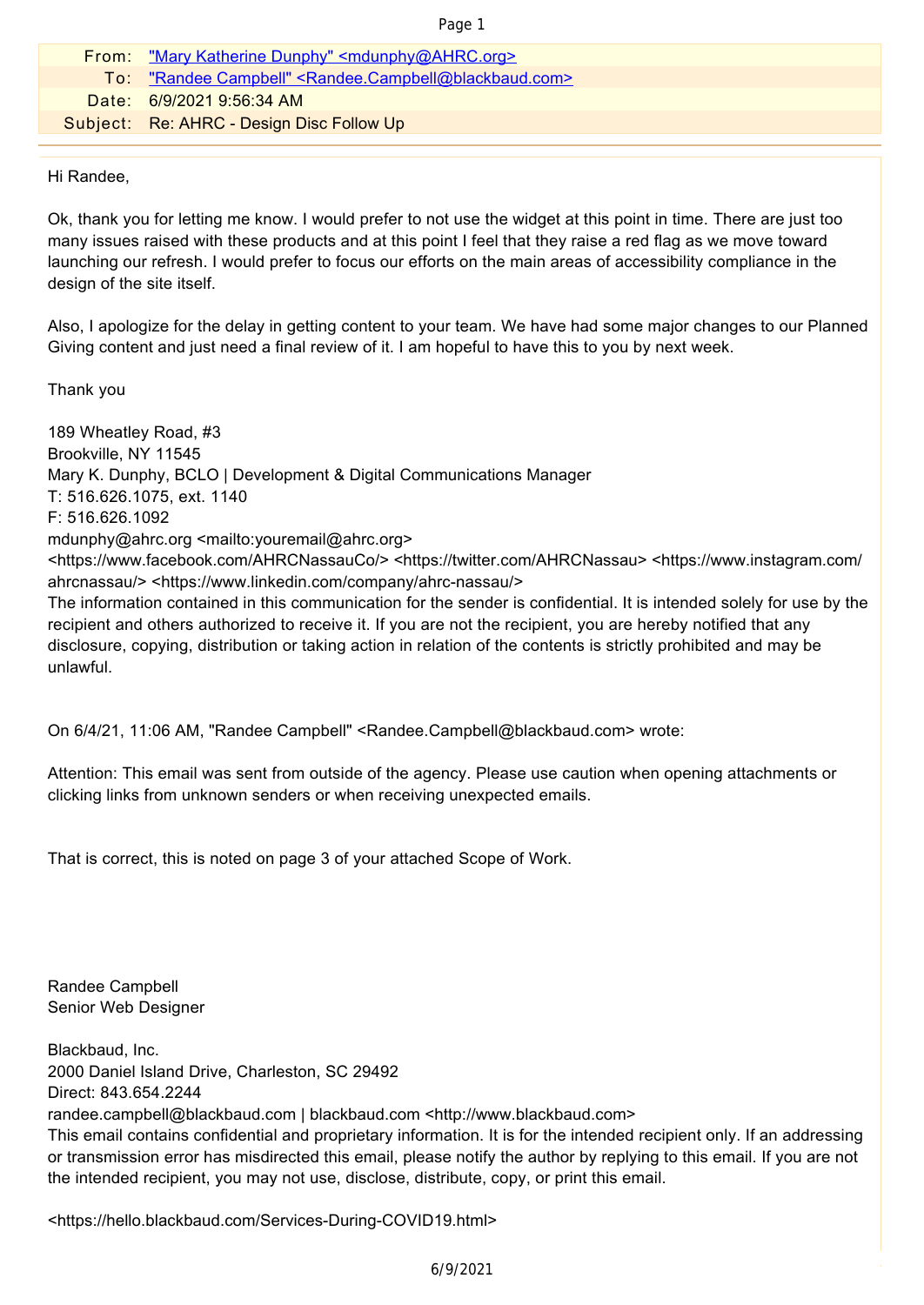On 5/28/21, 11:21 AM, "Mary Katherine Dunphy" <mdunphy@AHRC.org> wrote:

Hi Randee,

Is the deliverable for the hours to implement or for the widget itself?

<https://www.ahrc.org/?utm\_source=email&utm\_medium=signature>

189 Wheatley Road, #3 Brookville, NY 11545 Mary K. Dunphy, BCLO | Development & Digital Communications Manager T: 516.626.1075, ext. 1140 F: 516.626.1092 mdunphy@ahrc.org <mailto:youremail@ahrc.org> <https://www.facebook.com/AHRCNassauCo/> <https://twitter.com/AHRCNassau> <https://www.instagram.com/ ahrcnassau/> <https://www.linkedin.com/company/ahrc-nassau/> The information contained in this communication for the sender is confidential. It is intended solely for use by the recipient and others authorized to receive it. If you are not the recipient, you are hereby notified that any disclosure, copying, distribution or taking action in relation of the contents is strictly prohibited and may be unlawful.

On 5/26/21, 10:08 AM, "Randee Campbell" <Randee.Campbell@blackbaud.com> wrote:

Attention: This email was sent from outside of the agency. Please use caution when opening attachments or clicking links from unknown senders or when receiving unexpected emails.

I certainly understand your concern, how the Userway widget would be redundant for those that already have screen readers. Personally, I don't think it hurts to have the Userway widget available as another option for those that may not have screenreaders. In my experience I have not received any feedback from clients that have this widget that is has been distracting in anyway.

Either way I'm happy to omit the widget. It is in your contract so you have paid for the deliverable but can remove from the build if you wish.

Randee Campbell Senior Web Designer

Blackbaud, Inc. 2000 Daniel Island Drive, Charleston, SC 29492 Direct: 843.654.2244 randee.campbell@blackbaud.com | blackbaud.com <http://www.blackbaud.com> This email contains confidential and proprietary information. It is for the intended recipient only. If an addressing or transmission error has misdirected this email, please notify the author by replying to this email. If you are not the intended recipient, you may not use, disclose, distribute, copy, or print this email.

<https://hello.blackbaud.com/Services-During-COVID19.html>

On 5/14/21, 10:08 AM, "Mary Katherine Dunphy" <mdunphy@AHRC.org> wrote:

Good Morning Randee,

Thank you for getting back to me and providing the below information. To expand on my initial message, users with disabilities typically have the functions offered via widgets/overlays like Userway, Accessibe, Audioeye, etc. within the assistive technology they already use or the system preferences of their computer that they are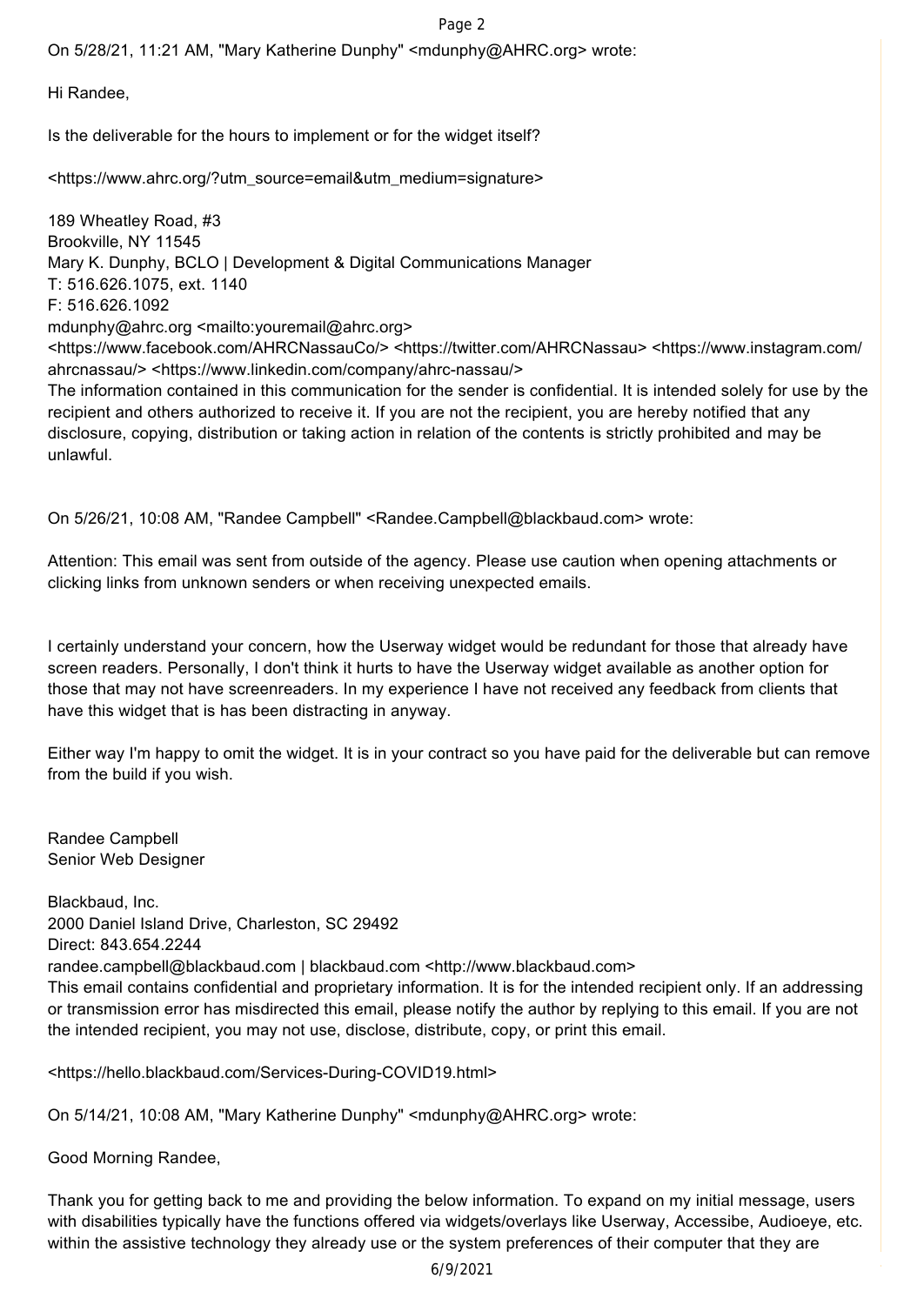comfortable with using daily. When I refer to "hurdles" I mean, many of the functions offered by Userway are redundant, and the widget/overlay is then another thing for their system to bypass to reach the actual content on the page (for those with screen readers in particular).

In addition, there have been a lot of cases recently against these overlays: [https://www.nbcnews.com/tech/innovation/blind-people-advocates-slam-company-claiming-make-websites-ada](https://www.nbcnews.com/tech/innovation/blind-people-advocates-slam-company-claiming-make-websites-ada-)compliant-n1266720 <https://habengirma.com/2021/05/05/avoid-accessibe-other-companies-claiming-quick-easy-ai-accessibility/>

<https://overlayfactsheet.com>

Another concern here is Userway's promise of compliance which it does not provide. If this is a free widget that we can enable/disable with an understanding that we will still need to ensure an accessible user experience on our end, I am OK with that, I am just conscious of our community and want to make sure we are doing right by the people we support. We are in the process of assessing the accessibility issues on our other sites as well and are aware that this is definitely an ongoing process.

Thanks for all your help -

<https://www.ahrc.org/?utm\_source=email&utm\_medium=signature>

189 Wheatley Road, #3 Brookville, NY 11545 Mary K. Dunphy, BCLO | Development & Digital Communications Manager T: 516.626.1075, ext. 1140 F: 516.626.1092 mdunphy@ahrc.org <mailto:youremail@ahrc.org> <https://www.facebook.com/AHRCNassauCo/> <https://twitter.com/AHRCNassau> <https://www.instagram.com/ ahrcnassau/> <https://www.linkedin.com/company/ahrc-nassau/> The information contained in this communication for the sender is confidential. It is intended solely for use by the recipient and others authorized to receive it. If you are not the recipient, you are hereby notified that any disclosure, copying, distribution or taking action in relation of the contents is strictly prohibited and may be unlawful.

On 5/13/21, 9:53 PM, "Randee Campbell" <Randee.Campbell@blackbaud.com> wrote:

Attention: This email was sent from outside of the agency. Please use caution when opening attachments or clicking links from unknown senders or when receiving unexpected emails.

Hi Mary Katherine,

Thank you for reaching out. I received the following response from our services management team:

Blackbaud has not vetted this widget as our preferred choice for ADA. However, it is one that we have recommended for now it offers a version at no additional cost for our clients. It would be helpful if you could be more specific as to your concerns and understand the "hurdles". We have other customers using it and nobody seemed to have any complaint about it.

Here are some example BBWP sites where the Userway widget has been successfully implemented (top right or left corner of the header):

<https://queenstheatre.org/> <https://finalexitnetwork.org/> <https://alynus.org/>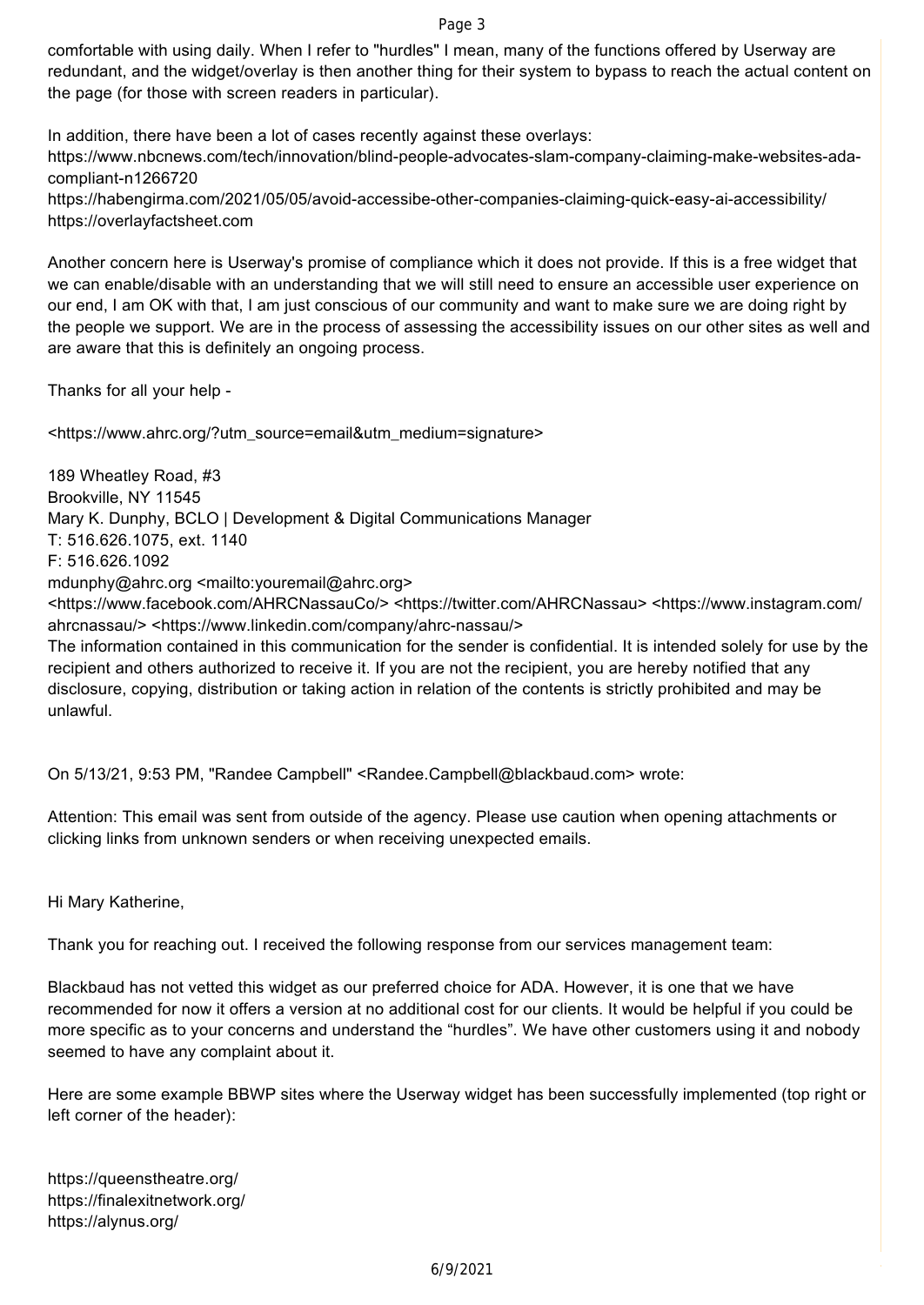Randee Campbell Senior Web Designer

Blackbaud, Inc. 2000 Daniel Island Drive, Charleston, SC 29492 Direct: 843.654.2244 randee.campbell@blackbaud.com | blackbaud.com <http://www.blackbaud.com> This email contains confidential and proprietary information. It is for the intended recipient only. If an addressing or transmission error has misdirected this email, please notify the author by replying to this email. If you are not the intended recipient, you may not use, disclose, distribute, copy, or print this email.

<https://hello.blackbaud.com/Services-During-COVID19.html>

On 5/12/21, 10:39 AM, "Mary Katherine Dunphy" <mdunphy@AHRC.org> wrote:

Good Morning Randee,

I was hoping to get a little more info from you specifically regarding the Userway widget recommendation. After researching this I am a bit apprehensive about using this on our website. If you have any further information as to why Blackbaud vouches for this product, that would be of help, but everything I have been seeing and reading is swaying me in the opposite direction. Especially given the population we support, I do not want to be putting up additional hurdles for users with disabilities looking to access our website.

Just looking to get some insight from your end on this as I realize this may not be the first time this has come up for you and your team.

Thanks in advance for your help!

<https://www.ahrc.org/?utm\_source=email&utm\_medium=signature>

189 Wheatley Road, #3 Brookville, NY 11545 Mary K. Dunphy, BCLO | Development & Digital Communications Manager T: 516.626.1075, ext. 1140 F: 516.626.1092 mdunphy@ahrc.org <mailto:youremail@ahrc.org> <https://www.facebook.com/AHRCNassauCo/> <https://twitter.com/AHRCNassau> <https://www.instagram.com/ ahrcnassau/> <https://www.linkedin.com/company/ahrc-nassau/> The information contained in this communication for the sender is confidential. It is intended solely for use by the

recipient and others authorized to receive it. If you are not the recipient, you are hereby notified that any disclosure, copying, distribution or taking action in relation of the contents is strictly prohibited and may be unlawful.

On 5/11/21, 10:09 AM, "Randee Campbell" <Randee.Campbell@blackbaud.com> wrote:

Attention: This email was sent from outside of the agency. Please use caution when opening attachments or clicking links from unknown senders or when receiving unexpected emails.

Sounds great, thanks for the update.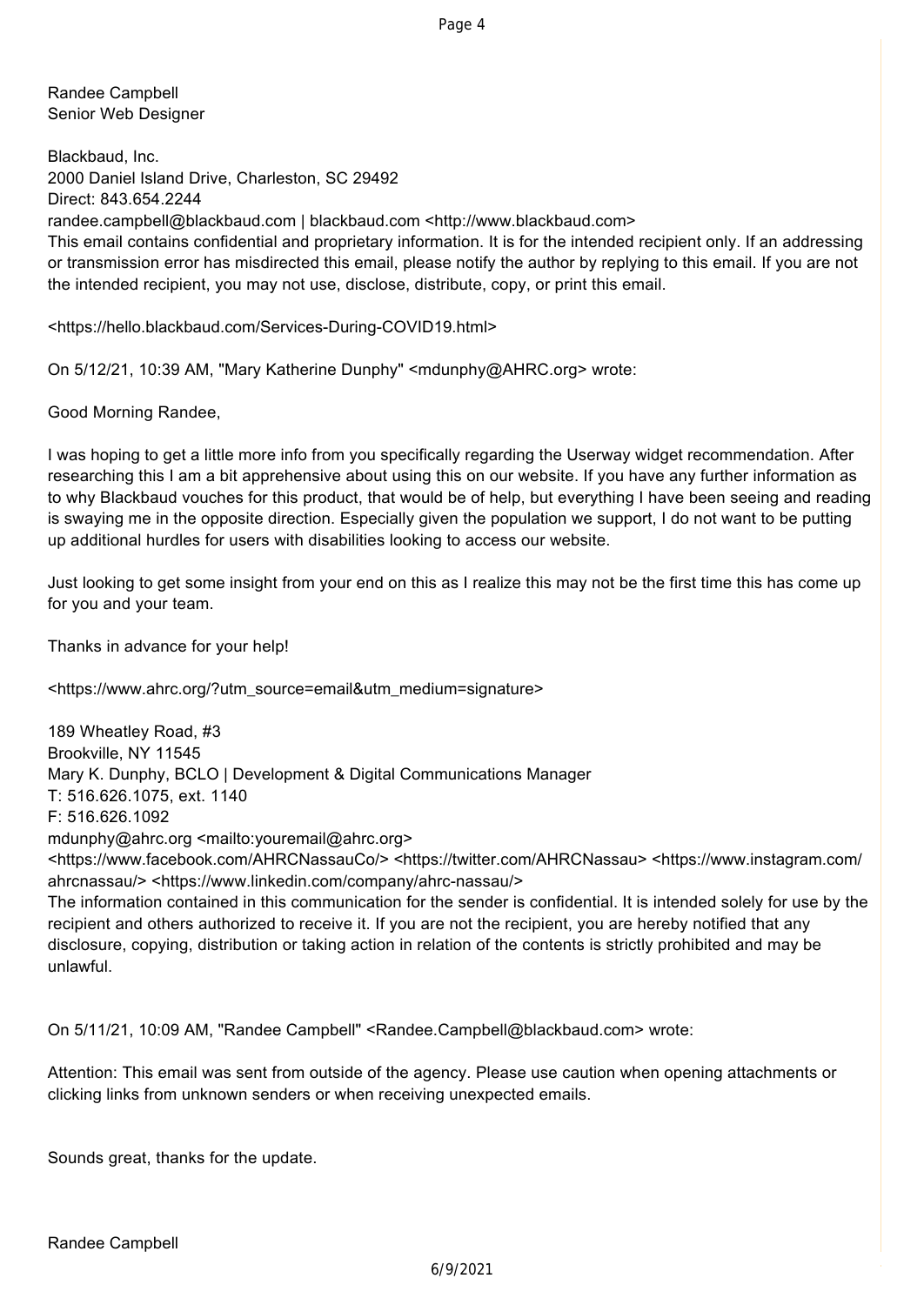Senior Web Designer

Blackbaud, Inc. 2000 Daniel Island Drive, Charleston, SC 29492 Direct: 843.654.2244 randee.campbell@blackbaud.com | blackbaud.com <http://www.blackbaud.com> This email contains confidential and proprietary information. It is for the intended recipient only. If an addressing or transmission error has misdirected this email, please notify the author by replying to this email. If you are not the intended recipient, you may not use, disclose, distribute, copy, or print this email.

<https://hello.blackbaud.com/Services-During-COVID19.html>

On 5/7/21, 2:15 PM, "Mary Katherine Dunphy" <mdunphy@AHRC.org> wrote:

Good Morning Randee,

Apologies again for the delay, a few of our team members over here have been in and out due to some family related emergencies so our initial timeline got pushed back a bit. We'll be regrouping next week and should have some material to share with you by then.

Appreciate your patience with us, and hope you have a great weekend!

[signature\_1992205593]<https://www.ahrc.org/?utm\_source=email&utm\_medium=signature>

189 Wheatley Road, #3 Brookville, NY 11545

Mary K. Dunphy, BCLO | Development & Digital Communications Manager

T: 516.626.1075, ext. 1140 F: 516.626.1092 mdunphy@ahrc.org<mailto:youremail@ahrc.org> [signature\_1576554312]<https://www.facebook.com/AHRCNassauCo/> [twitter-icon1] <https://twitter.com/ AHRCNassau> [instagram-icon1] <https://www.instagram.com/ahrcnassau/> [linkedin-icon1] <https:// www.linkedin.com/company/ahrc-nassau/>

The information contained in this communication for the sender is confidential. It is intended solely for use by the recipient and others authorized to receive it. If you are not the recipient, you are hereby notified that any disclosure, copying, distribution or taking action in relation of the contents is strictly prohibited and may be unlawful.

From: Mary Dunphy <mdunphy@AHRC.org> Date: Friday, April 30, 2021 at 11:22 AM To: Randee Campbell <Randee.Campbell@blackbaud.com> Subject: Re: AHRC - Design Disc Follow Up

Hi Randee,

Just following up to let you know we are still pending some updates to content on our webpages for optimization, but I anticipate having all information over to you by Monday, 5/3, afternoon

[signature\_1587489412]<https://www.ahrc.org/?utm\_source=email&utm\_medium=signature>

189 Wheatley Road, #3 Brookville, NY 11545